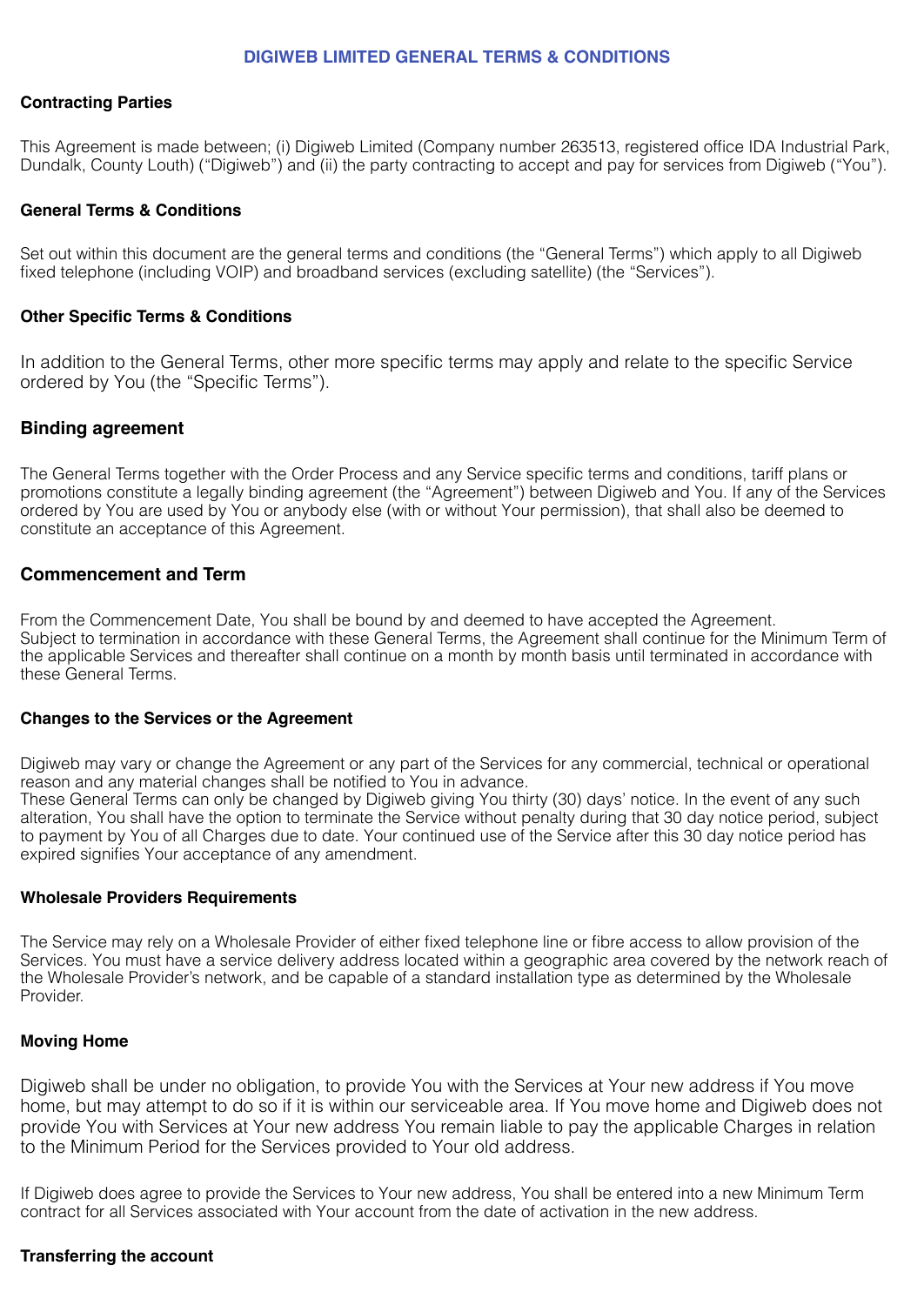If You would like to transfer ownership of this Agreement You must complete and Digiweb must accept a valid transfer of ownership application. It is also possible to change and amend the account holder details for Your Digiweb customer account. You can find out more information on www.Digiweb.ie.

# **Timing of Installation**

Timelines for Service installation will vary depending on the circumstances affecting the delivery mechanism for You. Digiweb will, on receipt of an order, endeavour to provide You with an estimated timeline within which it will deliver the Services. Digiweb will use its reasonable efforts to install the Services in accordance with the timeline it agrees with You, but such dates are estimates only and Digiweb cannot guarantee that it will meet such dates. Digiweb will work with the Wholesale Provider to provide the initial connection to You as soon as possible and in any event within forty five (45) days of the date on Your Order Process or as otherwise agreed with You. If using commercially reasonable efforts, we do not provide You with the initial connection within such 45 day period, Digiweb shall not be liable, but the Agreement may be terminated with immediate effect without penalty between Digiweb and You.

## **Engineer Visits for Installation**

If an Engineer is required to visit Your home or place of business (the "Property") to install the Equipment ("Engineer Visit"), You will be notified with an initial appointment date and time (within normal working hours) for the Engineer Visit. If You wish to reschedule this initial appointment, You can do so without charge until 4pm on previous working day, prior to the appointment.

The Engineer must be allowed access to the Property in order to allow for the installation of Equipment and so that they may carry out any works necessary for the provision of such Services.

## **Preparing the property for the engineer**

You accept full responsibility to ensure that there is a clear and safe environment for the Engineer to carry out the installation of the Service, including moving any obstructing furniture prior to the arrival of the Engineer. The Engineer is forbidden from engaging in such activity and Digiweb reserve the right to charge for any additional time spent on site by the Engineer as a result of having to wait, or as a result of having to reschedule the appointment due to the Property not being ready for the installation.

You may require Equipment in order to receive the Services. Where this Equipment has been posted to You, it is Your responsibility to have the Equipment at the Property prior to the Engineer Visit.

## **Engineer Works**

The installation of the Service may require works to be carried out on the Property, which may include a change of phone socket in the wall or drilling a hole through the wall of Your property and affixing a coupler box to an external and internal wall and/or any other works which may be required to complete the installation as deemed necessary by the Engineer. The Engineer will utilise any suitable available pre-existing overhead and underground infrastructure where possible, although in certain circumstances, underground digs may be required. Where no underground ducts are available, an overhead install solution may be used between homes and/or businesses and/or from a power line, or telephone, pole onto the façade of the Property. You must be present at the Property at the arranged time for install, in order to facilitate access, as required and to acknowledge that the works have been carried out to a suitable standard. Digiweb has no responsibility for carrying out any remedial works to the Property after cessation of the Service and/or removal of Equipment.

## **Third Party Consent to Engineer Visits and Works**

It is Your responsibility to obtain any third party consents as may be required by the Wholesale Provider. Failure to obtain these consents shall result in this Agreement being terminated with immediate effect without penalty between Digiweb and You. Where rental premises are concerned, it is the responsibility of the tenant to inform and seek permission from the landlord regarding the installation of Equipment, including any required alterations to the premises.

# **No liability for engineer works or power interruption.**

The Service installation will be completed by the Engineer. Digiweb does not accept any liability whatsoever for any loss or damage that may occur to the Property during the Service Installation. Your power supply may be interrupted during the installation process and during the provisioning of a Service You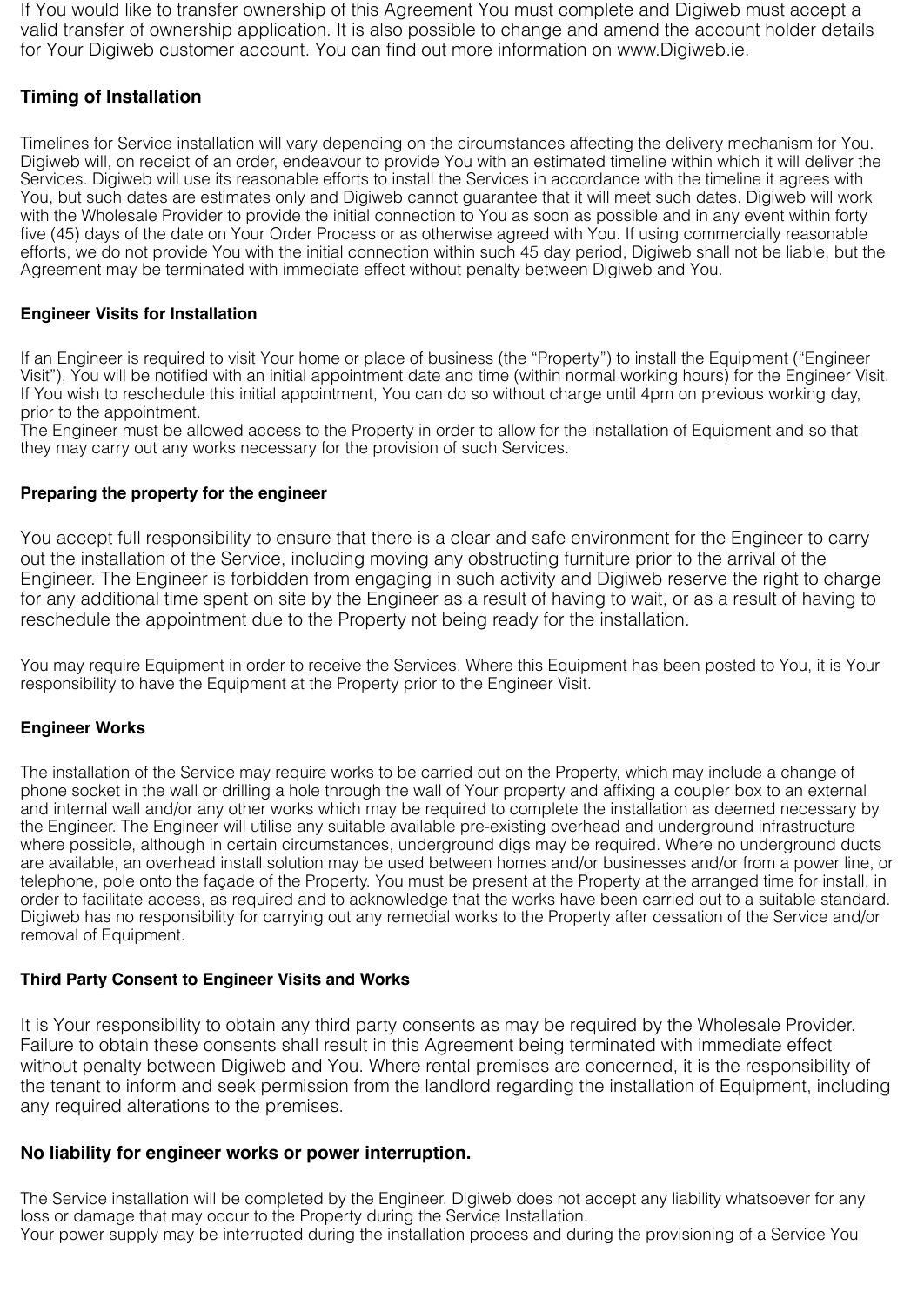may experience a temporary loss of existing services. Digiweb shall not be held liable to You for any losses or damages howsoever arising during such period.

## **Cancellation and penalty charges re Engineer Visit.**

You will be liable to pay a penalty charge to Digiweb in each of the following cases;

- If You have not provided the necessary cancellation notice period in respect of the scheduled Engineer Visit appointment (i.e. Up to 4pm of the previous working day) or do not answer Your phone within the scheduled appointment window;
- If the Engineer cannot gain access to the Property due to a 3rd party access issue, for example within an apartment block;
- If You refuse to allow the Engineer onto Your Property on the agreed appointment date;
- In the event an extension kit is required and the Property has not been cleared for the Engineer to work. This can include the removal of furniture or carpet etc.
- Where the environment is considered dangerous or unsafe to the Engineer, the works may not proceed but the cancellation/penalty charge may be levied regardless.

## **Provision of the services and Service levels**

Digiweb will, once installed, use reasonable skill and care in supplying the Services, but there is no guarantee of fault free performance. Digiweb does not warrant that the Services will be suitable for specific customer applications, that the operation of the Services will be uninterrupted or error-free or that the Services will support or be compatible with any applications or other services which the Customer uses in conjunction with the Services.

Due to the nature of the Service, it is often not possible for Digiweb to fix a particular fault in a guaranteed timeframe. However, Digiweb will use all reasonable endeavours to repair faults in a timely fashion, but is not liable for compensation or refunds to You if targeted service quality levels are not met.

### **Unauthorised third party access or interference**

Digiweb shall on a network level make reasonable efforts to prevent unauthorised logical access to the Services by third parties but shall have no liability You for any loss or damage caused by unauthorised third party logical access to Services or the Equipment. Security of devices and Equipment is your responsibility.

## **Fair Usage**

To ensure equal internet access for all subscribers, Digiweb operates a fair usage policy. Fair usage establishes an equitable balance in internet access across high speed internet services for all subscribers. A fair usage policy also exists in relation to voice packages. To ensure this equity, certain types of traffic such as email and browsing may be *prioritized over other traffic. Digiweb provides the Service on a "best effort" basis and does not guarantee upload or download speeds.*

A copy of the fair usage policy is available on the website [www.digiweb.ie/fair-usage-policy](https://digiweb.ie/fair-usage-policy/). Article 4.1 (d) of Regulation (EU) 2015/2120 requires Digiweb to provide a clear and comprehensible explanation of the minimum, normally available, maximum and advertised download and upload speed of the internet access services in the case of fixed networks, or of the estimated maximum and advertised download and upload speed of the internet access services in the case of mobile networks, and how significant deviations from the respective advertised download and upload speeds could impact the exercise of the end-users' rights. Digiweb complies with that obligation by the publication of its Broadband Speeds Information document on its website; <https://digiweb.ie/broadband-checker>.

In addition, the actual maximum speed available for your specific Service, together with the minimum speed, and the average normally available speed, are all as set out in the welcome email you received when signing up to the Digiweb Service. Those speeds form part of these General Terms and are the contracted speeds for your Service.

#### **Suspension of the Service**

Digiweb is entitled to temporarily suspend the Services during periods of repair, essential maintenance or alteration or improvement to the Services or otherwise in accordance with the law. Digiweb may immediately, without notice, temporarily suspend, restrict, and/or disconnect Your use of the Services

(collectively "Suspension") wholly or partially for any valid reason, including without limitation, where:

- You fail to pay any Charges set out in this Agreement
- You fail to observe any other term or obligation set out herein or any relevant law; or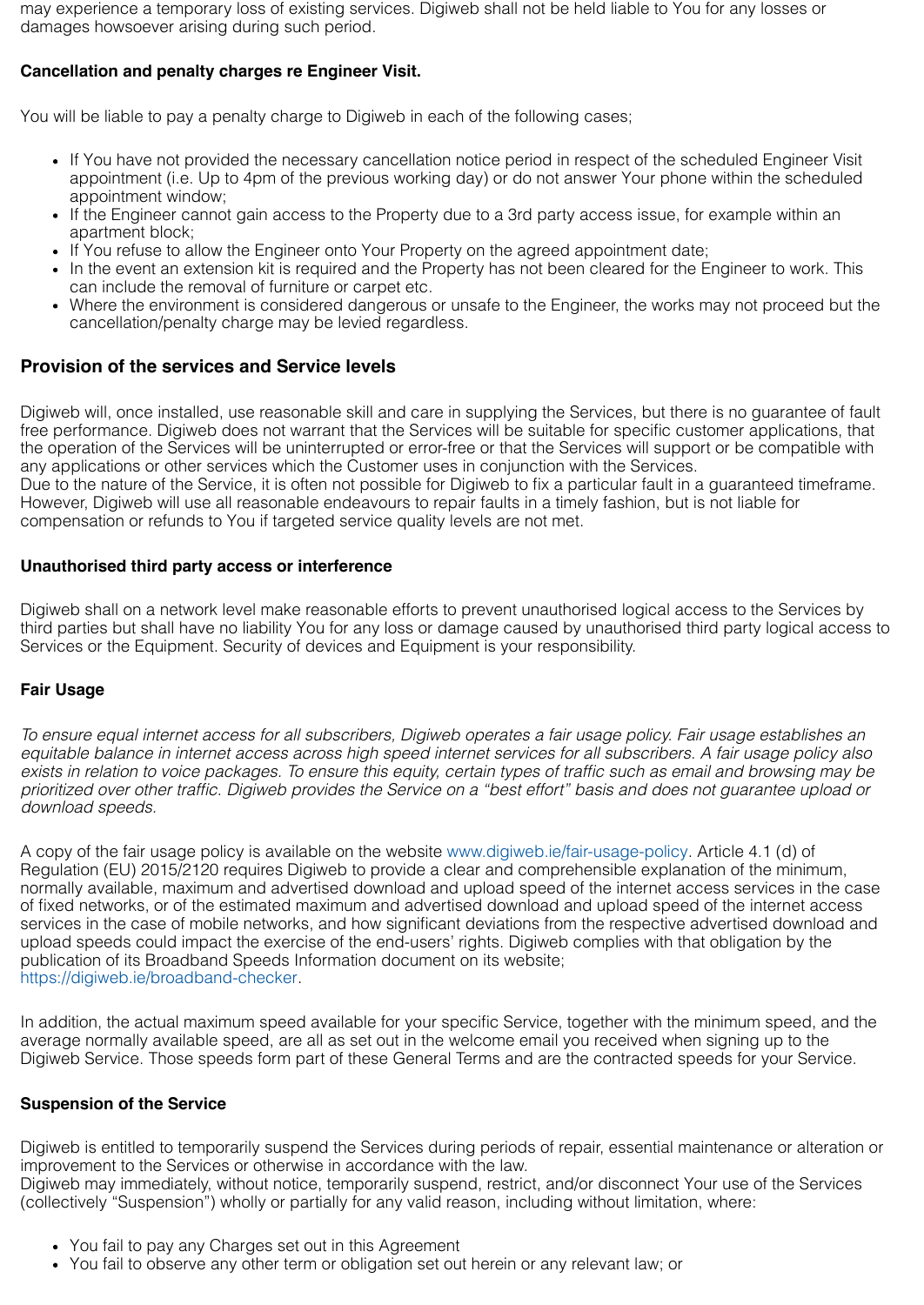You engage in any activity (or permit any activity) which Digiweb (as in its discretion shall determine) considers to be contrary to existing legislation or regulations applicable to provision of the Services or is or is likely to have an adverse impact on the quality of the Services.

You are not relieved of Your obligation to pay Charges during any period of Suspension.

# **Notice of suspension**

Digiweb shall use reasonable endeavours to contact You, but shall not be obliged to contact You, prior to any such suspension of the Services.

## **Continuing suspension**

Digiweb shall be entitled to maintain suspension of the Services until any breach outlined in Clause 20 is remedied to Digiweb's satisfaction

### **Reconnection fee after Suspension**

Digiweb shall be entitled to charge a reconnection fee on reconnection of a customer following any temporary period of suspension pursuant to clause 20.

## **Your obligations**

You warrant that all information and details provided by You to Digiweb in the Order Process are true and accurate and You shall promptly advise Digiweb immediately in writing or by contacting Digiweb's customer care team via 1902 (where applicable) with any changes to that information (including without limitation, Your name, address, email address and/or telephone number).

You undertake and agree to use the Equipment as supplied by Digiweb only in order to access the Services and You shall not use the Equipment otherwise than permitted under this Agreement.

The Services are provided solely for Your own use.

You undertake not to use or permit others to use the Services or the Equipment:

- to sell on or supply the Services to anyone on a commercial basis;
- for any improper, immoral or unlawful purpose, nor cause any nuisance by the use of the Services;
- in any way that may cause degradation of service levels to other customers as determined by Digiweb or in any way jeopardises, impairs, interrupts or interferes with the integrity or security of the Services;
- to send unsolicited commercial communications or promotional material;
- for the communication, transmission, publication, distribution or dissemination of any material which is, may be or is intended to be a hoax or is of a defamatory, offensive, abusive, obscene, indecent or menacing nature or in breach of any intellectual property right;
- for the processing of automated or manual "personal data" in contravention of Data Protection Legislation; or
- otherwise in any manner which does not comply with the terms of any applicable law, legislation, regulation, direction or any licence or authorisation applicable to You or any instructions given by Digiweb from time to time.

You shall ensure that all persons having access to the Services or the Equipment comply with this Agreement.

You agree that You are responsible for keeping all usernames, PINs and passwords of all Your Services secure and private at all times and understand that You should not in any circumstance give Your PIN numbers, passwords to any third party (unless You are happy for them to use Your account and to incur additional Charges on Your account). Please contact us immediately using the details on our website if You suspect or become aware of any:

- violation of the security on Your Digiweb account;
- breach of the security software on Your Services;
- unauthorised use of Your Services; or
- other breach or suspicious performance on Your Services.

# **Indemnity by You to Digiweb**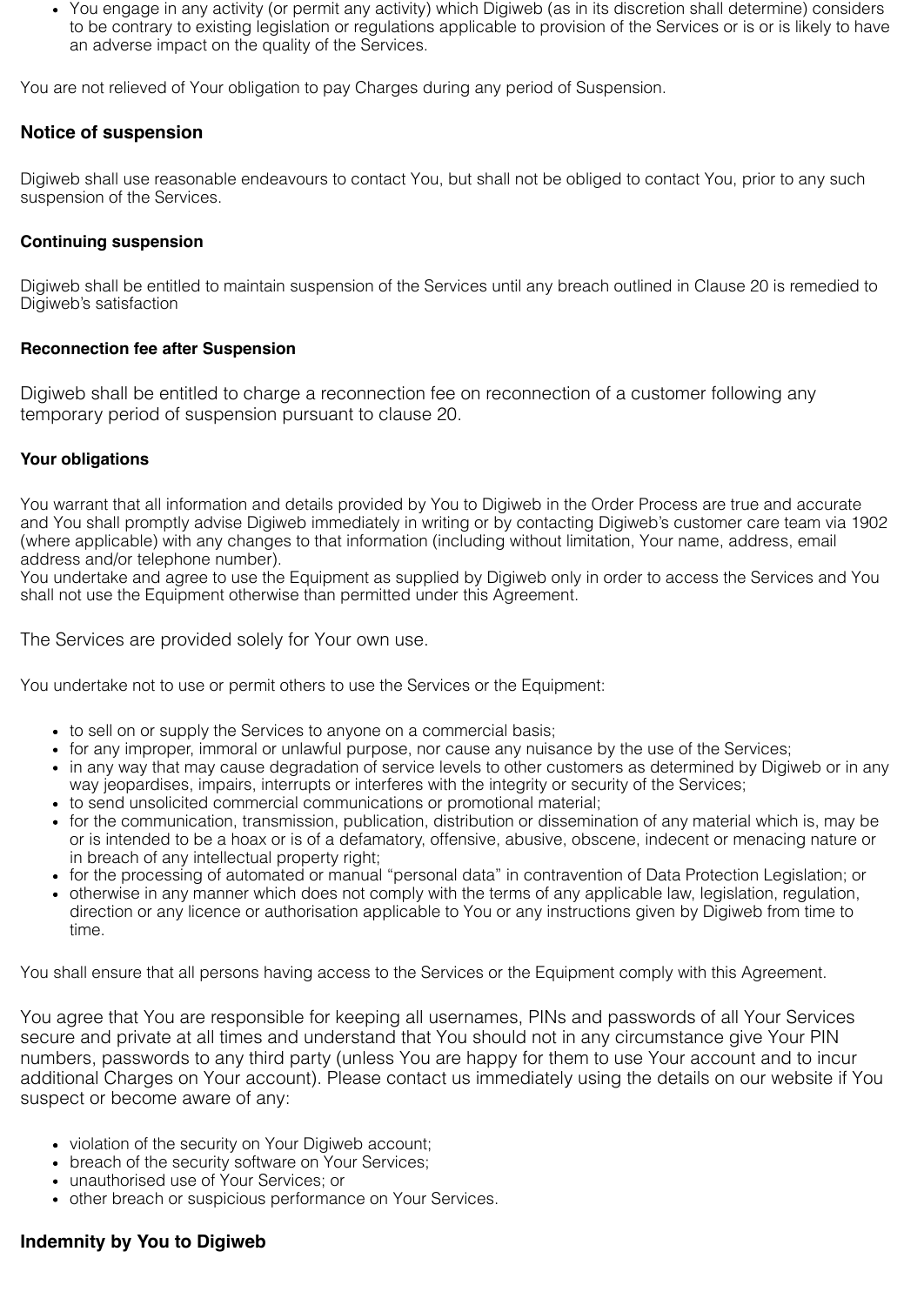You hereby indemnify and hold Digiweb harmless against all liabilities, claims, damages, losses, expenses and proceedings made against it by any third party connected with the use by You or any other person of the services and/or the equipment provided under this agreement and/or any breach of this agreement by You.

## **Supply and Maintenance of Equipment**

Digiweb will supply suitable Equipment to You in order to facilitate provision of and use of the Services. This Equipment remains the property of Digiweb and may only be used in connection with the Services and You must comply with all manufacturers' instructions and any other reasonable instructions provided by Digiweb in relation to the use of this Equipment. Digiweb may add to or substitute the Equipment as necessary to provide the Services or for other valid reasons. You shall ensure that all Equipment is maintained and kept in good working order. If the customer requires replacement Equipment from Digiweb outside the period of their Equipment warranty, a charge may apply

## **Ownership of Equipment**

Digiweb will retain ownership of all Equipment, including but not limited to any cables and/or fittings provided to You under this Agreement and may remove them during or upon the termination of this Agreement. For the avoidance of doubt, title to any Equipment will not transfer to You and it shall remain vested in Digiweb unless agreed otherwise between You and Digiweb. In such circumstances title to such Equipment will pass to You upon full payment of any relevant equipment fees only.

#### **No guarantees re equipment**

Digiweb does not guarantee that hardware, other than that supplied by Digiweb, will work with the Services. Digiweb does not encourage You to connect any equipment to the Services which has not been supplied or expressly approved by Digiweb. Digiweb shall have no liability for any equipment, plug-ins or other devices, hardware or software provided by You, for use in connection with the Services. Any such equipment must be compatible with the Services, must not cause damage or loss to the Services and the Digiweb network and must be used in accordance with relevant instructions, safety and security procedures.

Digiweb does not support or make any assurances as to the quality of the Services supplied through the use of third party equipment and shall not be responsible for any loss or damage howsoever arising from third party equipment or the Services as a result.

#### **Changes to equipment settings**

Digiweb may change its service delivery method or platforms from time to time which may require You to change the Equipment and/or the Equipment settings to continue to avail of the Services. You agree that such changes do not constitute changes to the Agreement. Digiweb is not liable for any costs incurred as a result of any changes required to be made by You.

#### **Return of equipment**

On termination of this Agreement, cancellation of any Service or on receipt of any replacement Equipment, where the requirement for a particular piece of Equipment which was necessary for the provision of such Service is no longer necessary, You shall within fourteen (14) days of the date of such termination, cancellation or receipt of replacement Equipment, return the required Equipment to Digiweb.

#### **Equipment non-return fee**

Digiweb will provide You a postage pre-paid return envelope for return of the required Equipment. If You fail to return the required Equipment, You may be charged an Equipment non-return fee. The Equipment non-return fee for the purposes of this clause shall be up to €105.

## **Limitation of Liability**

Nothing in this Agreement shall limit or exclude Digiweb's liability to You for personal injury or death. Digiweb shall use reasonable endeavours to ensure that the Service is available for use by You in accordance with the Agreement but shall not be liable for any delay, failure, interruption, or deterioration therein, howsoever arising. You acknowledge that Digiweb shall to the greatest extent permitted by law, have no liability whatsoever for any delay, failure, interruption, non-availability or deterioration in any Equipment or Services provided under this Agreement. Save as expressly provided herein, Digiweb disclaims all representations, warranties, guarantees, terms or conditions of any kind, whether express or implied, including but not limited to implied undertakings regarding quality of service implied under Section 39 of the Sale of Goods and Supply of Services Act, 1893 and 1980, to the fullest extent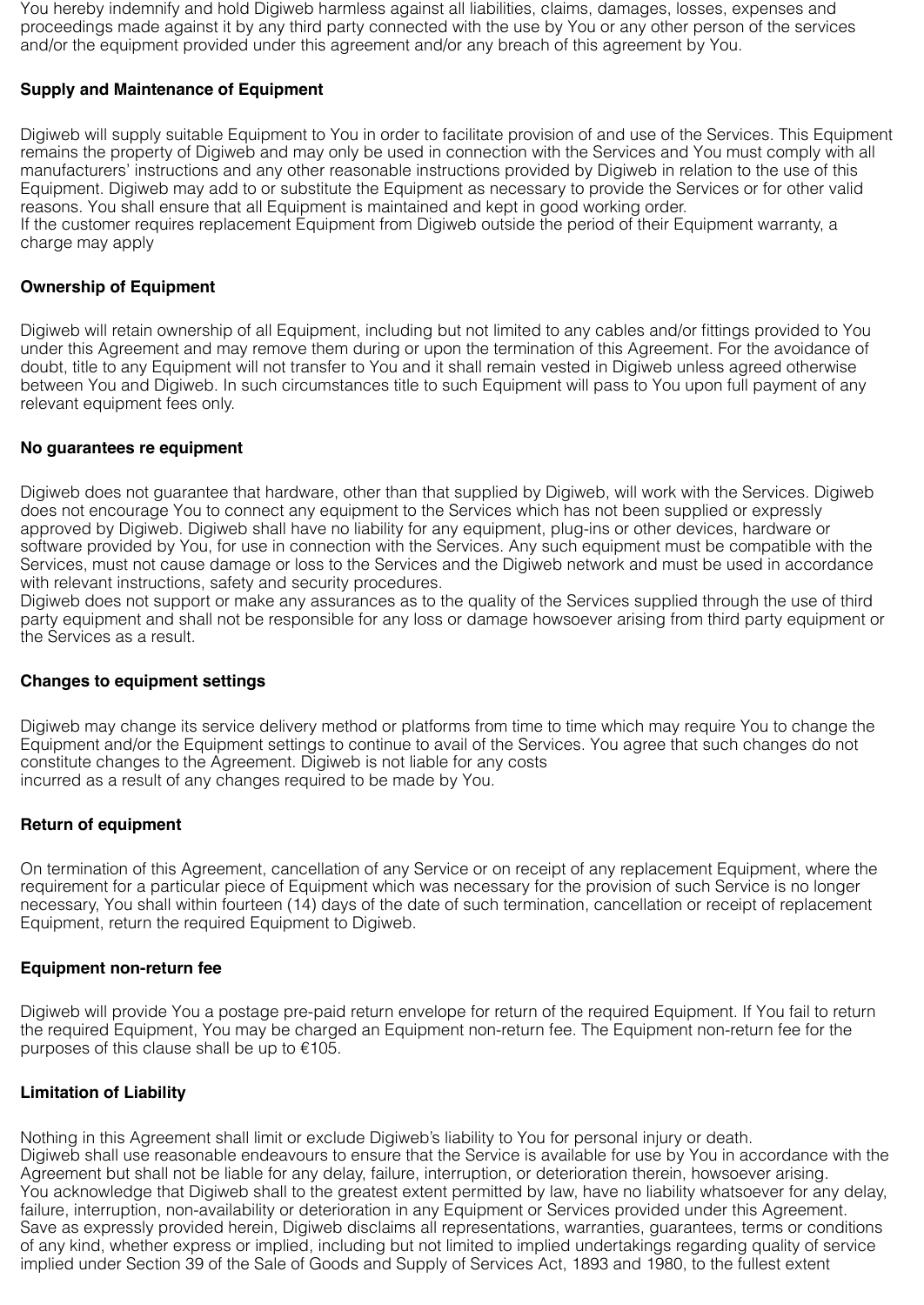permitted by law and You agree that is fair and reasonable. Under no circumstances shall Digiweb be liable for any loss or damage arising as a result of:

- the failure of the Services or Equipment due to the incompatibility of the Services with any equipment not supplied by Digiweb;
- the acts and omissions of other telecommunication operators (including the Wholesale Provider); or
- breach in the security or privacy of messages transmitted using the service provided by us unless the breach results from the wilful default of Digiweb or its employees.

## **Exclusion of Consequential Loss**

Under no circumstances shall Digiweb be liable to You or any third party, whether under contract, tort, statute or otherwise, for any indirect, economic, special or consequential loss, or loss of profits howsoever arising as a result of Your use of the Services and/or the Equipment or otherwise in connection with this Agreement, whether foreseen or unforeseen, including but not limited to loss of time, loss of savings, loss of data, loss of business, loss of revenue, loss of opportunity, loss of goodwill or loss of profits.

## **Absolute Cap on Liability**

Without prejudice to the exclusions of liability set out in this Agreement, Digiweb's entire aggregate liability to You or any third party for any and all claims, howsoever arising out of or in connection with this Agreement and whether under contract, tort, statute or otherwise, shall not exceed the lesser of (i) the total charges paid by You to Digiweb in the twelve (12) months prior to the date of the last event giving rise to such claim(s) and (ii) €1,500, provided that this shall not operate to exclude any minimum liability imposed by statute.

### **Collection of Your Personal Information**

Pursuant to the provisions of the Data Protection Legislation, Digiweb is a data controller of the personal data for the purposes of this Agreement

Digiweb shall collect and process personal data for legitimate business purposes that are connected with the delivery of the Services to You. These may include processing Your application, conducting credit and anti-money laundering checks, supplying You with Digiweb's products or Services,

administering Your account, calculating usage and charges, invoicing, customer services and the efficient management of call and traffic data. Digiweb may also process Your personal data for the following purposes:

- to monitor or record calls or emails to or from Digiweb's Customer Care support service for training and quality purposes, customer record purposes and in order to track reported problems;
- to prevent, detect and investigate fraud or any other criminal activity;
- to investigate improper use of the Services or the network; or
- to assess and profile Your network and billing history for pricing, statistical and customer service purposes.

To the extent necessary, You consent to Digiweb accessing existing customer account details on Digiweb's systems (name, address, credit information, etc.) for the purposes of processing Your Digiweb application, administering Your account and provision of the Service to You. By entering into this Agreement, You explicitly consent to the use of customer information for these purposes which include account management, market research, customer profiling, product and service development, product and service marketing and customer care, efficient operation of the Services and other legitimate business purposes.

#### **Retention of Your Personal Information**

Personal information will be retained for a reasonable period in accordance with Digiweb's legislative obligations under the Data Protection Legislation in a secure environment.

## **Disclosure of Your Personal Information**

Digiweb may find it necessary to disclose certain customer information to its Group Companies, other licensed telecommunications operators and Digiweb's agents and also to third parties (including other telecommunications operators) for the purpose of administration, account management, service installation, customer profiling, market research, fraud prevention, services and product development, insurance claims processing, debt collection, porting and other legitimate business purposes. Personal data is not otherwise disclosed to third parties, save where required for the purposes of compliance with any regulatory, government or legal requirement.

Digiweb may also disclose personal data (i) if required by Data Protection Legislation court order, the Data Protection Commissioner, (ii) if required by any other statutory body or agency, or (iii), to the arbitrator/mediator as part of any dispute resolution process, between itself and You.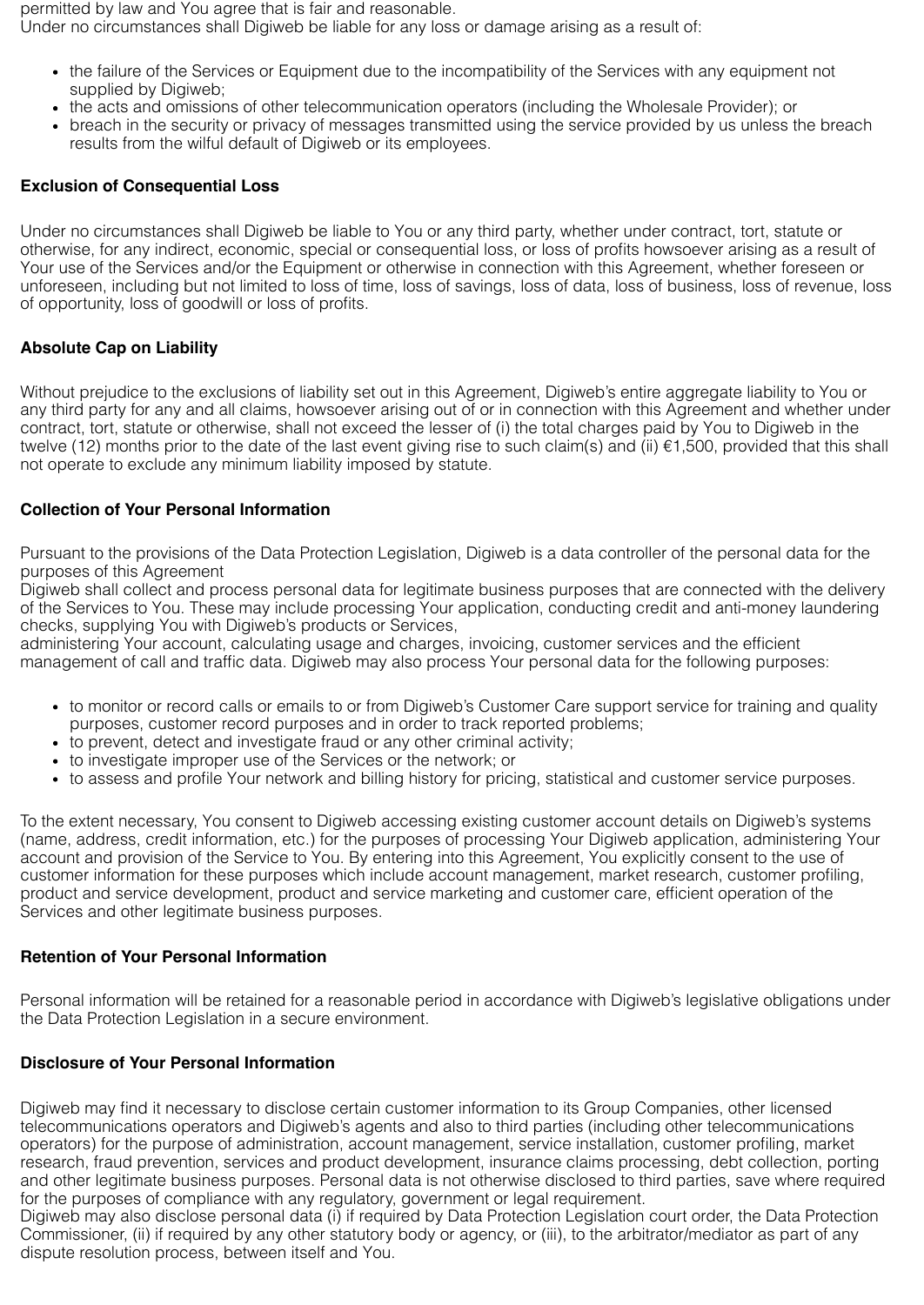#### **Using Your Personal Information for marketing**

Digiweb may use Your contact details from time to time to contact You about Digiweb and its promotions, products or services which may be available to You or to send You details of such promotions, products or services. You hereby explicitly consent to such contact while You are availing of the Services and for a period of twelve (12) months after You cease to avail of the Services. The Customer may indicate in the Order Process or contact Digiweb's customer care support service via 1902 at any time that it does not wish to receive such communications.

### **Copies of Your Personal Information**

You have the right to obtain a copy of any Personal Data (as defined by Data Protection Legislation) that Digiweb holds about You. If You wish to avail of this right, please submit a written request to: Data Protection Team, Customer Care, Digiweb Limited, IDA Industrial Park, Dundalk, County Louth.

### **Tariffs**

Digiweb keeps an up to date set of details of prices and tariffs available on the Digiweb website from where up-to-date information on all applicable tariffs and maintenance charges may be obtained, including payment methods offered and any differences in costs due to payment method. Digiweb reserves the right to alter such tariffs from time to time and shall notify customers of such changes in accordance with Clause 6 of these General Terms.

## **Billing**

Digiweb shall provide an online bill to You as default for the Service every month. You agree to provide a valid email address for the purpose of online billing.

If You request a paper copy of the bill or are provided with a paper copy because a valid email address was not given for online billing a paper bill will be provided free of charge. If You request a hard copy of a previous bill, a fee may be charged.

### **Payment**

All Charges and other payments due to Digiweb shall be paid in full by You by the due date for payment set out in Digiweb invoice. Where payment of the Charges is not made by the due date, Digiweb may apply a once-off late payment fee as set out on the Digiweb Website. Digiweb reserves the right to, and You agree that it is entitled to, contact You directly through the Services, by email, by post, SMS or by telephone in relation to overdue payments. In order to avail of the Service, You agree that all Charges and payments payable by You under this Agreement shall be paid by direct debit or credit card (unless otherwise specifically agreed with Digiweb). You hereby authorise Digiweb to debit the Charges and other payments due to Digiweb under this Agreement from Your bank/credit card account. Digiweb reserves the right to apply a charge as set out as set out on the Digiweb Website for each occasion a payment fails provided the failure is not caused by Digiweb.

You agree to pay the reasonable costs of any collection agency, solicitor or court used by Digiweb to collect past due amounts or to enforce this Agreement

## **Disputed Charges and Complaints**

You agree that You are liable for any Charges incurred on Your account irrespective of whether those Charges were incurred by You or anybody else with or without Your consent.

Should You disagree with any charges shown on Your bill, You should contact Digiweb's customer care support service via 1902 or, alternatively, lodge a complaint in accordance with Digiweb's Code of Practice prior to the due date for payment. Notwithstanding any complaint, all invoiced amounts shall be paid on the invoice due date pending the outcome of the complaints procedure. If, following any such call to our Customer Care support service or the complaints procedure (as applicable), it is established that the Charges on any invoice are incorrect, Digiweb shall credit any overpayment to Your account.

Save in the case of manifest error by Digiweb, all Charges shall be calculated by reference to the data

recorded or logged by Digiweb. Digiweb's determination in respect thereof is final. Where customer billing is dependent on information received by Digiweb from other networks or operators then You accept that such information is an accurate record of Your use of the Services.

## **Back Billing**

Where Charges are not applied to Your invoice for the billing period relating to when they were incurred, notwithstanding any other clause herein, You remain liable for any accrued Charges and may, at any time, be billed for Charges incurred in a prior billing period.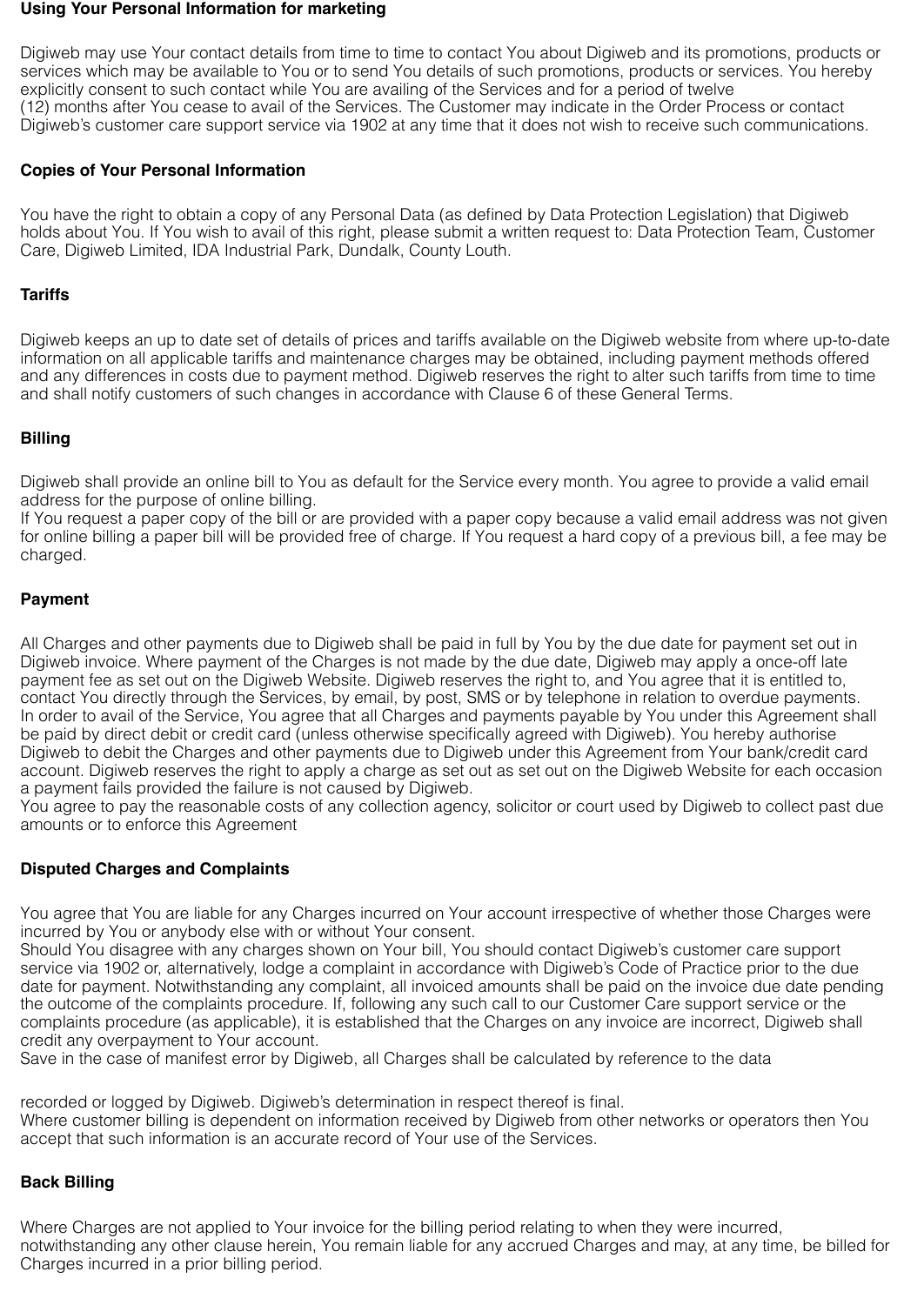#### **Minimum Term**

The minimum term of this Agreement (the "Minimum Term") is outlined on the Order Process, and following the expiry of the Minimum Term, the Agreement converts to a rolling one month contract thereafter.

## **Upgrades or Downgrade during Minimum Term**

In the event that You upgrade/downgrade from one Service as specified on Your Order Process to another Service or charging option, the Charges for the higher/lower option (as applicable) will apply with immediate effect. You will be given a new Minimum Term which will take effect from the date the upgrade/downgrade is applied and in the case of a downgrade a downgrade fee may apply where relevant. You will be advised of any applicable downgrade fee by Digiweb on Your request to downgrade Your Service to another Service or charging option.

## **Termination during Minimum Term**

Neither party may terminate the Agreement during any applicable Minimum Term. Should You terminate this Agreement during the Minimum Term, You shall provide Digiweb with thirty (30) days written notice or call 1800285828 to speak with our cancellation team and, in such circumstances, You shall be required to pay Charges provided for herein until the end of the Minimum Term.

# **COOLING OFF PERIOD**

NOTWITHSTANDING ANYTHING ELSE IN THIS AGREEMENT, WHERE THE ORDER PROCESS IS CONDUCTED OVER THE TELEPHONE OR BASED ON AN ONLINE APPLICATION, YOU HAVE THE RIGHT TO CANCEL YOUR CONTRACT WITHIN 14 DAYS WITHOUT GIVING ANY REASON.

The cancellation period will expire after 14 days from the day of the conclusion of the contract, being the date You receive the confirmation email from Digiweb.

To exercise the right to cancel, You must inform us at Digiweb Limited, IDA Industrial Park, Dundalk, County Louth of Your decision to cancel this contract by an unequivocal written statement. You may use the cancellation form below but it is not obligatory.

To meet the cancellation deadline, it is sufficient for You to send Your communication concerning Your exercise of the right to cancel before the cancellation period has expired.

If You cancel this contract during the cooling off period, we will reimburse to You all payments received from You, including the costs of delivery (with the exception of the supplementary costs resulting from Your choice of a type of delivery other than the least expensive type of standard delivery offered by us) without undue delay and in any event not later than 14 days from the day on which we are informed about Your decision to cancel this contract. We will carry out such reimbursement using the same means of payment as You used for the initial transaction, unless You have expressly agreed otherwise; in any event, You will not incur any fees as a result of such reimbursement. You shall send back the Equipment to us, without undue delay and in any event not later than 14 days from the day on which You communicate Your cancellation of the contract to us. The deadline is met if You send back the goods before the period of 14 days has expired. We may withhold reimbursement until we have received the Equipment back or You have supplied evidence of having sent back the Equipment, whichever is the earliest.

You will bear the direct cost of returning the goods.

If You requested to begin the performance of Services during the cancellation period, You shall pay us an amount which is in proportion to what has been provided until You have communicated to us Your cancellation of this contract in comparison with the full coverage of the contract.

## **CANCELLATION FORM**

To Cancellations Team, Digiweb Limited, IDA Industrial Park, Dundalk, County Louth: I/We [\*] hereby give notice that during the 14 day "cooling off period" I/We [\*] cancel my/our [\*] contract for the provision of the following service [\*], Ordered on[\*], Name of consumer(s), Address of consumer(s), Signature of consumer(s) Date

#### **Termination after Minimum Term**

After the Minimum Term either party may terminate this Agreement or any of the specific Services. This may be done by You, the customer, providing Digiweb with thirty (30) days written notice or call 1800 285828 to speak with our cancellation team; or by Digiweb giving the customer thirty (30) days written notice.

#### **Termination by You for failure by Digiweb**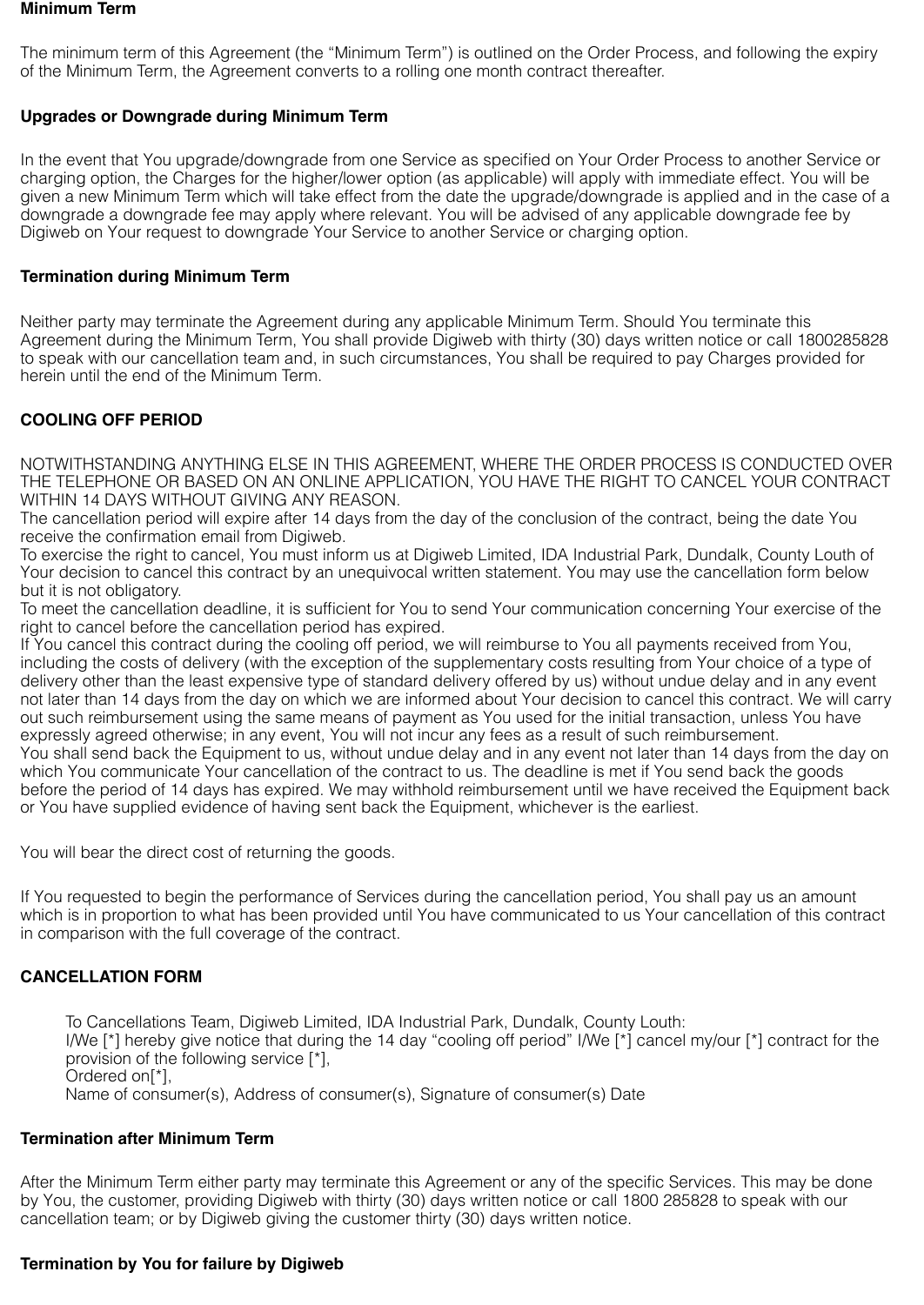You shall be entitled, by notice to us in writing, to terminate this Agreement if Digiweb fails to provide any Service for a period of 30 consecutive days.

# **Termination by us for material breach by You**

Digiweb shall be entitled to terminate this Agreement and cease providing the Services forthwith without notice if:

- You are in material breach of this Agreement (including non-payment of the Charges as set out in this Agreement);
- You are in breach of any term of this Agreement and have failed to remedy such breach within thirty (30) days of being notified of such breach;
- any information supplied by You to Digiweb is false or misleading;
- Digiweb is obliged to comply with an order, instruction or request of Government, COMREG, an emergency service organisation or other competent authority;
- You are suspected of involvement with fraud or acts which are of defamatory, offensive, abusive, obscene, menacing, unsuitable or unlawful character in connection with use of the Service; or
- You die, become mentally ill or become the subject of bankruptcy or insolvency proceedings in any jurisdiction or have become unable to pay Your debts as they fall due.

You shall also be required to pay Charges provided for herein.

### **Termination for Force Majeure**

Digiweb shall be entitled to terminate this Agreement immediately by giving You notice if any event of Force Majeure continues for a period of thirty (30) days or longer.

### **Accrued rights after Termination.**

The termination or suspension of this Agreement or Your default hereunder shall not affect the accrued rights and obligations of the parties under the Agreement. Any General Terms which expressly, or by implication, are intended to survive termination of Your Agreement shall continue to bind the parties following such termination.

#### **Termination Charges and Payments**

Monthly Charges paid in advance by You shall not be refunded on termination of this Agreement during the Minimum Term for any reason.

Neither party may terminate the Agreement during any applicable Minimum Term other than as provided herein. On termination of the Agreement under clauses 47 or 51 You shall pay to Digiweb; (i) all Charges accrued by You, plus (ii) a fee which is equal to the Charges for the balance of the remaining unexpired Minimum Term as specified in the Order Process,

and (iii) where You have availed of a discount, free Equipment or other promotion relating to the Agreement Digiweb also reserves the right such that, to charge an amount equal to the value of any such promotion, free Equipment or discount, pro- rated to the unexpired portion of the Minimum Term.

## **Customer Care & Codes of Practice**

The Digiweb customer care policies and the Digiweb Code of Practice on Customer Care are set out on the Digiweb Website. The Customer shall raise any complaints in relation to the Service using the complaints procedure set out in the Code of Practice.

The Customer shall contact Digiweb Customer Care in the event that it wants to alter any aspect of the Service, including, but without limiting the generality of the foregoing, the addition of a service, changes to a service and changes in the Property where the Services are provided.

#### **Notices**

Digiweb shall send all notices to the Customer:

- Via text message to Your mobile number as provided on registration and/or
- by e-mail to Your e-mail address as provided on registration; and/or
- in writing to Your billing address as provided on registration; and/
- in writing to the address on Your bill (if different to the one provided by You provided on registration); and/or
- by placing same on the Digiweb website and/or via national newspapers.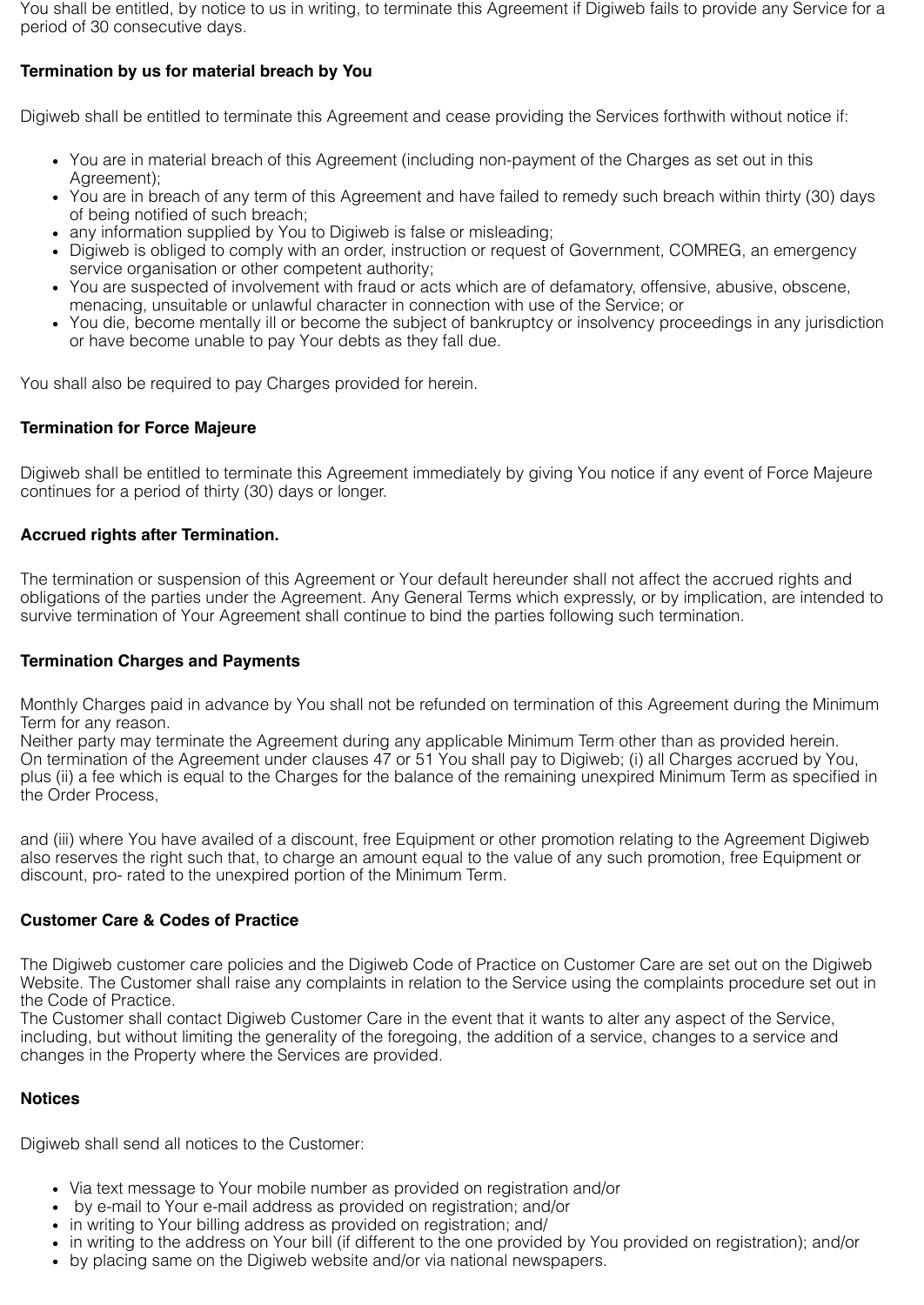You shall send all notices to the address that appears on the last written correspondence regarding the Services sent by Digiweb to You or such other address as may be prescribed by Digiweb for the purpose.

Notice given by post or via the Digiweb website shall be deemed served 48 hours after posting or on earlier proof of delivery. Notice given by Digiweb in national newspapers shall be deemed served on the date of publication.

## **Intellectual Property Rights**

All rights, including copyright in Services and their content, belong to Digiweb or the Wholesale Provider(s). Nothing contained in this Agreement shall be construed as granting or conferring any rights to You by license, franchise, title, interest or otherwise in Digiweb or any property of Digiweb, including, without limitation, Digiweb trade names, trademarks, service marks or proprietary information.

The 'Digiweb' trademark and other related images, logos and names on the Services are proprietary marks of Digiweb. Digiweb hereby reserves all rights.

Where Digiweb generates any Intellectual Property Rights in performing Services, or creating or customising Products for You (including without limitation by the creation or customisation of software), all such Intellectual Property Rights shall, on their creation, vest in Digiweb exclusively.

The Services and Equipment must not be used in any way which breaches the Intellectual Property Rights of Digiweb and/or any third party.

## **Assignment**

This Agreement is personal to You. You shall not, except with Digiweb's written consent or in accordance with Digiweb's standard transfer procedures, assign or otherwise transfer the Agreement in whole or in part. You agree that Digiweb shall be entitled, at its absolute discretion, at any time and from time to time, without notice and without Your prior written consent, to assign, sub-contract, novate or otherwise transfer this Agreement or any of their rights and obligations under this Agreement to any third party including but not limited to any other company that controls, is controlled by, or is under common control to Digiweb.

### **Force Majeure**

Neither party shall be held in breach of its obligations hereunder (except in relation to continuing obligations to pay Charges) nor be liable to the other party for any loss or damage which may be suffered by the other party, due to any cause beyond its reasonable control including, without limitation, any act of God, failure, interruption of power supplies, flood, drought, lightning or fire, strike, lockout, trade dispute or labour disturbance, acts or omissions of Government, regulatory authorities or other circumstances beyond the control of the parties ("Force Majeure").

#### **Entire Agreement**

Except for fraudulent misrepresentation, the Agreement represents the entire agreement between You and Digiweb relating to its subject matter and supersedes any previous agreements between the parties relating to the same. The parties acknowledge that, in entering into the Agreement, neither party has relied upon any statement or warranty made, or agreed to, by any person, except those expressly provided for by the Agreement.

#### **Waiver**

Failure by either party to the Agreement to exercise or enforce any right conferred by this Agreement shall not be deemed to be a waiver of any such right and does not operate so as to bar the exercise or enforcement thereof, or of any such right or any other right on any later occasion.

#### **Severability and Survival of Clauses**

If any provision of this Agreement is held by any competent authority to be invalid or unenforceable in whole or in part, the validity of the other provisions of the Agreement and the remainder of the provision(s) in question shall not be affected thereby.

Any provisions of this Agreement that are intended by their nature to continue or to come into effect after termination or suspension shall survive termination or suspension of this Agreement and shall continue in full force and effect. • Governing Law

This Agreement shall be governed by and construed in accordance with Irish law and the parties hereby submit to the exclusive jurisdiction of the Irish Courts.

Any reference to any legislative act or provision shall, unless the context otherwise requires, be considered as a reference to such act or provision as amended, re-enacted or replaced.

Words incorporating the singular shall include the plural and visa versa;